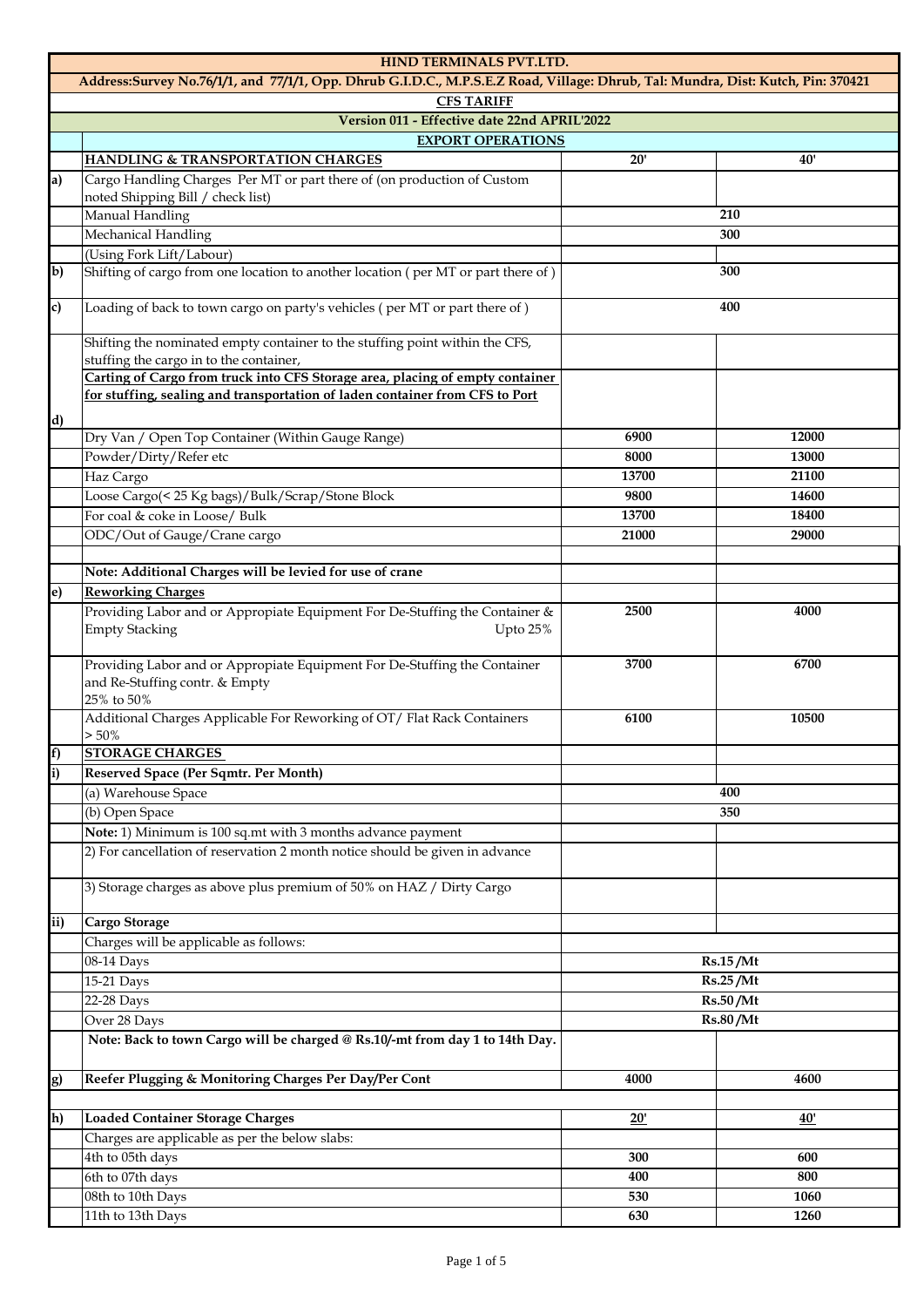|                | HIND TERMINALS PVT.LTD.                                                                                                                                 |       |       |
|----------------|---------------------------------------------------------------------------------------------------------------------------------------------------------|-------|-------|
|                | Address:Survey No.76/1/1, and 77/1/1, Opp. Dhrub G.I.D.C., M.P.S.E.Z Road, Village: Dhrub, Tal: Mundra, Dist: Kutch, Pin: 370421                        |       |       |
|                | <b>CFS TARIFF</b>                                                                                                                                       |       |       |
|                | Version 011 - Effective date 22nd APRIL'2022                                                                                                            |       |       |
|                | 14th to 16th Days                                                                                                                                       | 750   | 1500  |
|                | 17th to 20th Days                                                                                                                                       | 970   | 1940  |
|                | 21st to 25th Days                                                                                                                                       | 1070  | 2140  |
|                | 26th to 30th Days                                                                                                                                       | 1170  | 2340  |
|                | 31th to 45th Days                                                                                                                                       | 1350  | 2700  |
|                | 46th to 60th Days                                                                                                                                       | 1650  | 3300  |
|                | 61th to 90th Days                                                                                                                                       | 2350  | 4700  |
|                | Over <sub>90</sub>                                                                                                                                      | 3150  | 6300  |
|                | Note: HAZ and RF will be billed @ 200% of normal                                                                                                        |       |       |
|                | Storage charges for ODC will be @ 300% of normal charges                                                                                                |       |       |
|                | Containers over 40' will be charged @ 2.5 times of normal charges                                                                                       |       |       |
|                |                                                                                                                                                         |       |       |
| i)             | Fuel & Energy Surcharge                                                                                                                                 | 1250  | 2500  |
|                |                                                                                                                                                         |       |       |
| j)             | <b>Export Port Entry Fee</b>                                                                                                                            | 200   | 400   |
|                |                                                                                                                                                         |       |       |
| k)             | <b>Weightment Charges</b>                                                                                                                               | 424   | 424   |
| $\overline{1}$ | HANDLING & TRANSPORTATION CHARGES ON FACTORY STUFF<br><b>CONTAINERS</b>                                                                                 |       |       |
|                |                                                                                                                                                         |       |       |
|                | <b>Factory Stuff Container</b>                                                                                                                          | 6000  | 9200  |
|                |                                                                                                                                                         |       |       |
| m)             | <b>Loaded Container Storage Charges</b>                                                                                                                 | 20'   | 40'   |
|                | Charges are applicable as per the below slabs:                                                                                                          |       |       |
|                | 4th to 05th days                                                                                                                                        | 300   | 600   |
|                | 6th to 07th days                                                                                                                                        | 400   | 800   |
|                | 08th to 10th Days                                                                                                                                       | 530   | 1060  |
|                | 11th to 13th Days                                                                                                                                       | 630   | 1260  |
|                | 14th to 16th Days                                                                                                                                       | 750   | 1500  |
|                | 17th to 20th Days                                                                                                                                       | 970   | 1940  |
|                | 21st to 25th Days                                                                                                                                       | 1070  | 2140  |
|                | 26th to 30th Days                                                                                                                                       | 1170  | 2340  |
|                | 31th to 45th Days                                                                                                                                       | 1350  | 2700  |
|                | 46th to 60th Days                                                                                                                                       | 1650  | 3300  |
|                | 61th to 90th Days                                                                                                                                       | 2350  | 4700  |
|                | Over <sub>90</sub>                                                                                                                                      | 3150  | 6300  |
|                | <b>IMPORT OPERATIONS</b>                                                                                                                                |       |       |
| a)             | <b>HANDLING &amp; TRANSPORTATION CHARGES</b>                                                                                                            | 20'   | 40'   |
|                | Transportation of import loaded containers from Port to CFS - Stacking in<br>yard / grounding for examination/de-stuffing and stacking empty containers |       |       |
| i)             |                                                                                                                                                         |       |       |
|                | Dry Van / Open Top Container (Within Gauge Range)-- Crated Stone/ Cotton                                                                                | 7200  | 12100 |
|                | Powder/Dirty/etc.                                                                                                                                       | 8700  | 13600 |
|                | Scrap / Blocks / Bulk / Cargo in less then 25 Kgs Bags/ Box                                                                                             | 9900  | 14400 |
|                | Reefer Cargo                                                                                                                                            | 10275 | 17350 |
|                | Haz Cargo                                                                                                                                               | 13600 | 21800 |
|                | ODC Cargo                                                                                                                                               | 21000 | 29200 |
|                | Special / Multiple Equipment Cargo / Crane cargo                                                                                                        | 17500 | 27300 |
|                |                                                                                                                                                         |       |       |
|                | Note: Additional Charges will be levied for use of crane                                                                                                |       |       |
|                | Transportation of import loaded containers from Port to CFS, stacking in yard                                                                           |       |       |
| ii)            | grounding for examination & Loading the containers on Party's Vehicles                                                                                  |       |       |
|                | Dry Van / Open Top Container (Within Gauge Range)-- Crated Stone/ Cotton                                                                                | 6000  | 9200  |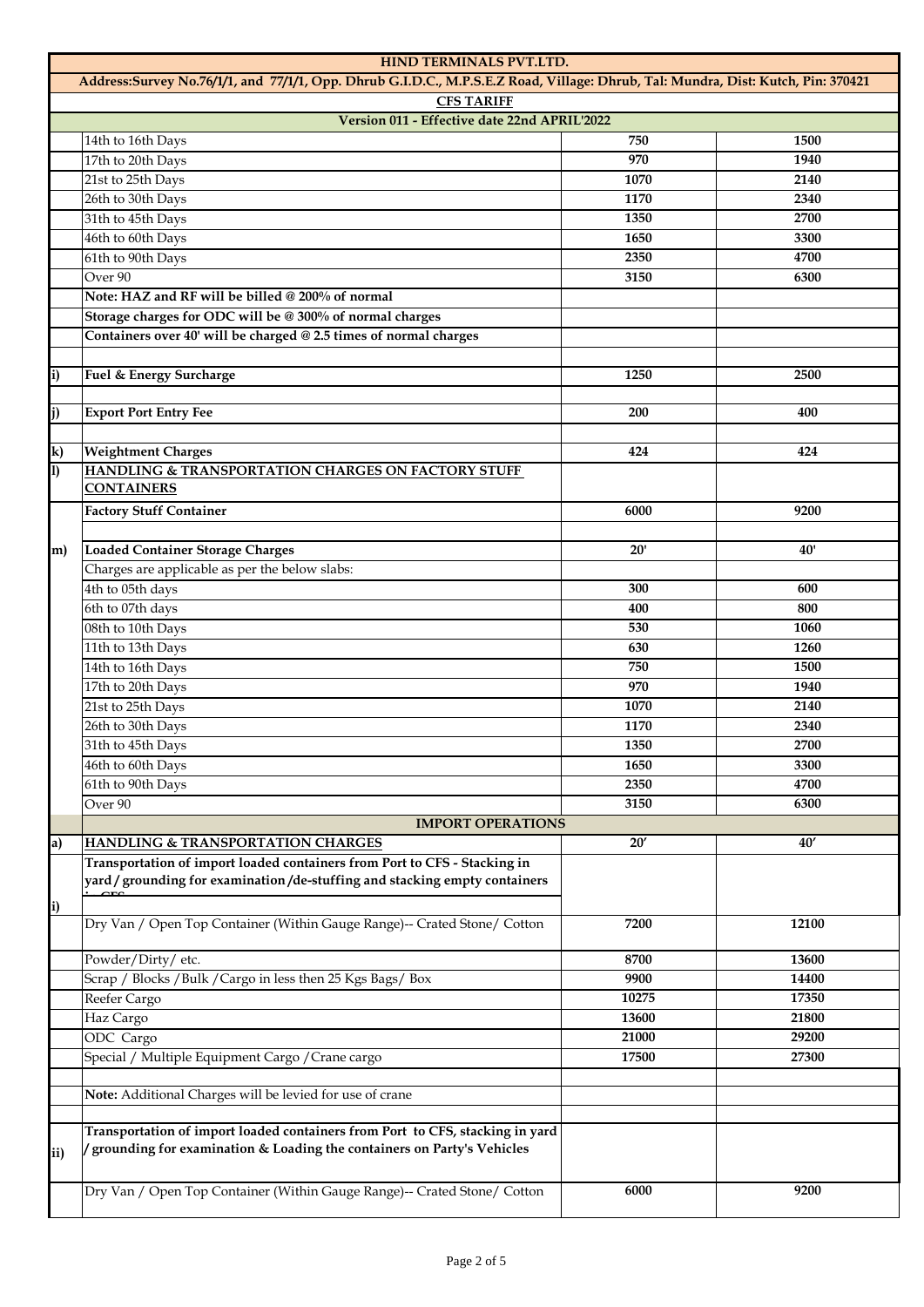| HIND TERMINALS PVT.LTD.                                                                                                          |                                                                                                                      |            |       |
|----------------------------------------------------------------------------------------------------------------------------------|----------------------------------------------------------------------------------------------------------------------|------------|-------|
| Address:Survey No.76/1/1, and 77/1/1, Opp. Dhrub G.I.D.C., M.P.S.E.Z Road, Village: Dhrub, Tal: Mundra, Dist: Kutch, Pin: 370421 |                                                                                                                      |            |       |
|                                                                                                                                  | <b>CFS TARIFF</b>                                                                                                    |            |       |
|                                                                                                                                  | Version 011 - Effective date 22nd APRIL'2022                                                                         |            |       |
|                                                                                                                                  | Hazardous cargo                                                                                                      | 10300      | 16300 |
|                                                                                                                                  | Scrap                                                                                                                | 7000       | 12000 |
|                                                                                                                                  | ODC                                                                                                                  | 16500      | 24600 |
|                                                                                                                                  | Reefer                                                                                                               | 8400       | 13500 |
|                                                                                                                                  |                                                                                                                      |            |       |
| $\mathbf{b}$                                                                                                                     | <b>CUSTOM EXAMINATION CHARGES</b>                                                                                    |            |       |
| i)                                                                                                                               | <b>Custom Examination Charges (General)</b>                                                                          |            |       |
|                                                                                                                                  | Less Then or Equal To 25%                                                                                            | 2800       | 4800  |
|                                                                                                                                  | Than 26% to 50%                                                                                                      | 4050       | 7000  |
|                                                                                                                                  | More than 50%                                                                                                        | 6500       | 10800 |
|                                                                                                                                  |                                                                                                                      |            |       |
| ii)                                                                                                                              | <b>Custom Examination Charges (Scrap)</b>                                                                            |            |       |
|                                                                                                                                  | Less Then or Equal To 25%                                                                                            | 4400       | 7650  |
|                                                                                                                                  | Than 26% to 50%                                                                                                      | 6400       | 10900 |
|                                                                                                                                  | More than 50%                                                                                                        | 9800       | 16400 |
|                                                                                                                                  |                                                                                                                      | 4000       | 4600  |
| c)<br>d)                                                                                                                         | Reefer Plugging & Monitoring Charges Per Day/Per Cont<br><b>STORAGE CHARGES</b>                                      |            |       |
|                                                                                                                                  |                                                                                                                      |            |       |
| i)                                                                                                                               | Cargo Storage charges (LCL) per sq. mt/or part there of/per week or part<br>there of                                 |            |       |
|                                                                                                                                  | Upto 1st Week (0 - 7 days)                                                                                           |            | 150   |
|                                                                                                                                  | 2nd & 3rd Week (8 to 21 days)                                                                                        |            | 225   |
|                                                                                                                                  | 4th Week Onwards (Above 21 days)                                                                                     |            | 350   |
|                                                                                                                                  |                                                                                                                      |            |       |
| ii)                                                                                                                              | Cargo Storage Charges In Open Space (Loose Scrap/Wooden Logs/Project<br>Cargo) Per MT Per Day - 1st Day will be free |            |       |
|                                                                                                                                  | 01-03 Days                                                                                                           |            | 35    |
|                                                                                                                                  | 4th to 6 th day                                                                                                      | 55         |       |
|                                                                                                                                  | 7th to 9th day                                                                                                       |            | 110   |
|                                                                                                                                  | 10th to 12th day                                                                                                     | 150<br>250 |       |
|                                                                                                                                  | 13th Day Onwards                                                                                                     |            |       |
|                                                                                                                                  |                                                                                                                      |            |       |
| e)                                                                                                                               | STORAGE CHARGES FOR LOADED CONATINERS (per Day)                                                                      | 20'        | 40'   |
|                                                                                                                                  | Charges will be applicable as per the below slabs:                                                                   |            |       |
|                                                                                                                                  | 4th to 05th days                                                                                                     | 330        | 660   |
|                                                                                                                                  | 6th to 07th days                                                                                                     | 450        | 900   |
|                                                                                                                                  | 08th to 10th Days                                                                                                    | 570        | 1140  |
|                                                                                                                                  | 11th to 13th Days                                                                                                    | 670        | 1340  |
|                                                                                                                                  | 14th to 16th Days                                                                                                    | 810        | 1620  |
|                                                                                                                                  | 17th to 20th Days                                                                                                    | 995        | 1990  |
|                                                                                                                                  | 21st to 25th Days                                                                                                    | 1115       | 2230  |
|                                                                                                                                  | 26th to 30th Days                                                                                                    | 1235       | 2470  |
|                                                                                                                                  | 31th to 45th Days                                                                                                    | 1420       | 2840  |
|                                                                                                                                  | 46th to 60th Days                                                                                                    | 1740       | 3480  |
|                                                                                                                                  | 61th to 90th Days                                                                                                    | 2440       | 4880  |
|                                                                                                                                  | Over 90                                                                                                              | 3290       | 6580  |
|                                                                                                                                  |                                                                                                                      |            |       |
|                                                                                                                                  | Note: HAZ and RF will be billed @ 200% of normal                                                                     |            |       |
|                                                                                                                                  | Storage charges for ODC will be @ 300% of normal charges                                                             |            |       |
|                                                                                                                                  | Containers above 40' will be charged 2.5 times of normal charges                                                     |            |       |
|                                                                                                                                  |                                                                                                                      |            |       |
| f)                                                                                                                               | Fuel & Energy Surcharge                                                                                              | 1250       | 2500  |
|                                                                                                                                  |                                                                                                                      |            |       |
| g)                                                                                                                               | <b>Survey / EIR Charges</b>                                                                                          | 250        | 500   |
|                                                                                                                                  |                                                                                                                      |            |       |
| h)                                                                                                                               | Detention charges for container under scanning                                                                       | 1500       | 2250  |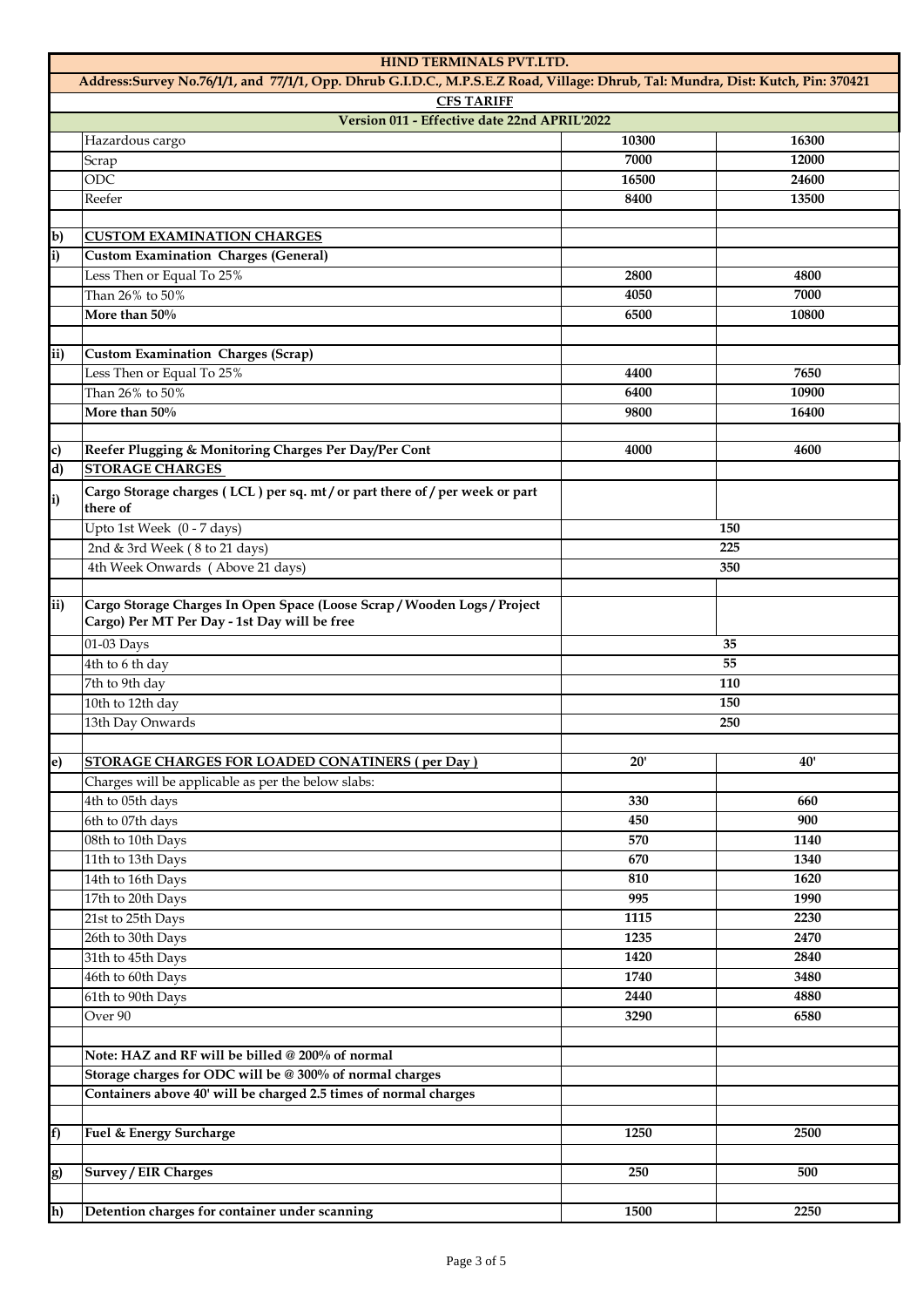| HIND TERMINALS PVT.LTD.                                                                                                          |                                                                                                        |              |              |  |
|----------------------------------------------------------------------------------------------------------------------------------|--------------------------------------------------------------------------------------------------------|--------------|--------------|--|
| Address:Survey No.76/1/1, and 77/1/1, Opp. Dhrub G.I.D.C., M.P.S.E.Z Road, Village: Dhrub, Tal: Mundra, Dist: Kutch, Pin: 370421 |                                                                                                        |              |              |  |
|                                                                                                                                  | <b>CFS TARIFF</b>                                                                                      |              |              |  |
|                                                                                                                                  | Version 011 - Effective date 22nd APRIL'2022                                                           |              |              |  |
| i)                                                                                                                               | <b>Transportation charges for Re-scanning</b>                                                          | 2500         | 3750         |  |
|                                                                                                                                  |                                                                                                        |              |              |  |
| j)                                                                                                                               | <b>Import Port Entry Fee</b>                                                                           | 200          | 400          |  |
|                                                                                                                                  |                                                                                                        |              |              |  |
| k)                                                                                                                               | <b>RFID Charges</b>                                                                                    | 175          | 175          |  |
|                                                                                                                                  |                                                                                                        |              |              |  |
|                                                                                                                                  | <b>GENERAL OPERATIONS</b>                                                                              | 20'          | 40'          |  |
| a)                                                                                                                               | Lift on / Lift off                                                                                     |              |              |  |
|                                                                                                                                  | I) Empty Containers Gate out                                                                           | 1653         | 2097         |  |
|                                                                                                                                  | II) Empty Container Gate in                                                                            | 1653         | 2097         |  |
|                                                                                                                                  | III) Loaded Containers (Flatrack / Open Top will attract 2 times on normal rate                        | 1695         | 2500         |  |
|                                                                                                                                  |                                                                                                        |              |              |  |
|                                                                                                                                  |                                                                                                        |              |              |  |
| b)                                                                                                                               | <b>Transportation Within CFS</b>                                                                       | 750          |              |  |
|                                                                                                                                  | I) Empty Containers<br>ii) Loaded Containers (Flatrack / Open Top will attract 2 times on normal rate) | 1000         | 1250<br>1750 |  |
|                                                                                                                                  |                                                                                                        |              |              |  |
|                                                                                                                                  |                                                                                                        |              |              |  |
| c)                                                                                                                               | <b>Transportation From Terminal PORT To CFS</b>                                                        |              |              |  |
|                                                                                                                                  | I) Empty Containers                                                                                    | 1250         | 1850         |  |
|                                                                                                                                  | ii) Loaded Containers (Flatrack / Open Top will attract 2 times on normal rate)                        | 1500         | 2500         |  |
|                                                                                                                                  | Within GAPL Limit                                                                                      |              |              |  |
| d)                                                                                                                               | Empty Container Movement From Other CFS Within MPSEZ Limits (Third                                     | 1500         | 2500         |  |
|                                                                                                                                  | <b>Party Movement)</b>                                                                                 |              |              |  |
|                                                                                                                                  |                                                                                                        |              |              |  |
| e)                                                                                                                               | Sweeping charges                                                                                       | 50           | 100          |  |
|                                                                                                                                  |                                                                                                        |              |              |  |
| f)                                                                                                                               | Locking charges (per container/per day)                                                                |              | 50           |  |
|                                                                                                                                  | Custom seal charges (per seal)                                                                         |              | 50           |  |
| g)                                                                                                                               |                                                                                                        |              |              |  |
| h)                                                                                                                               | Special equipment charges (Crane/10 MT Fok Lift) (Subject to market rate                               |              |              |  |
|                                                                                                                                  | fluctuations)                                                                                          |              |              |  |
|                                                                                                                                  | I) Up to 15 MT (per shift or part there of)                                                            |              |              |  |
|                                                                                                                                  | ii) 20 MT (per shift or part there of)                                                                 |              |              |  |
|                                                                                                                                  | iii) 25 MT (per shift or part there of)                                                                |              |              |  |
|                                                                                                                                  | iv) Above 25 MT (per shift or part there of)                                                           |              |              |  |
|                                                                                                                                  | Entry fee for containers brought to CFS by the party for Customs seal check /<br>examination           |              |              |  |
|                                                                                                                                  |                                                                                                        |              |              |  |
|                                                                                                                                  |                                                                                                        |              |              |  |
| $\bf i)$                                                                                                                         | Weighment of empty / loaded truck                                                                      |              |              |  |
| i)                                                                                                                               | Loaded containers weighment charges                                                                    | 424          | 424          |  |
| ii)                                                                                                                              | I) Empty weightment on private vehicle (excluding lift on / lift off)                                  | 300          |              |  |
| iii)                                                                                                                             | ii) Empty weighment on CFS vehicle (excluding lift on / lift off)                                      |              |              |  |
|                                                                                                                                  |                                                                                                        |              |              |  |
| j)<br>$\mathbf{k}$                                                                                                               | <b>Special Weighment -Import</b><br><b>Special Weighment - Export</b>                                  | 1500<br>1100 | 2000<br>1700 |  |
|                                                                                                                                  |                                                                                                        |              |              |  |
| 1)                                                                                                                               | Survey / EIR charges                                                                                   | 250          | 500          |  |
|                                                                                                                                  |                                                                                                        |              |              |  |
| m)                                                                                                                               | Admn charges (For back to town & container moved on private vehicles only)                             | 500          | 800          |  |